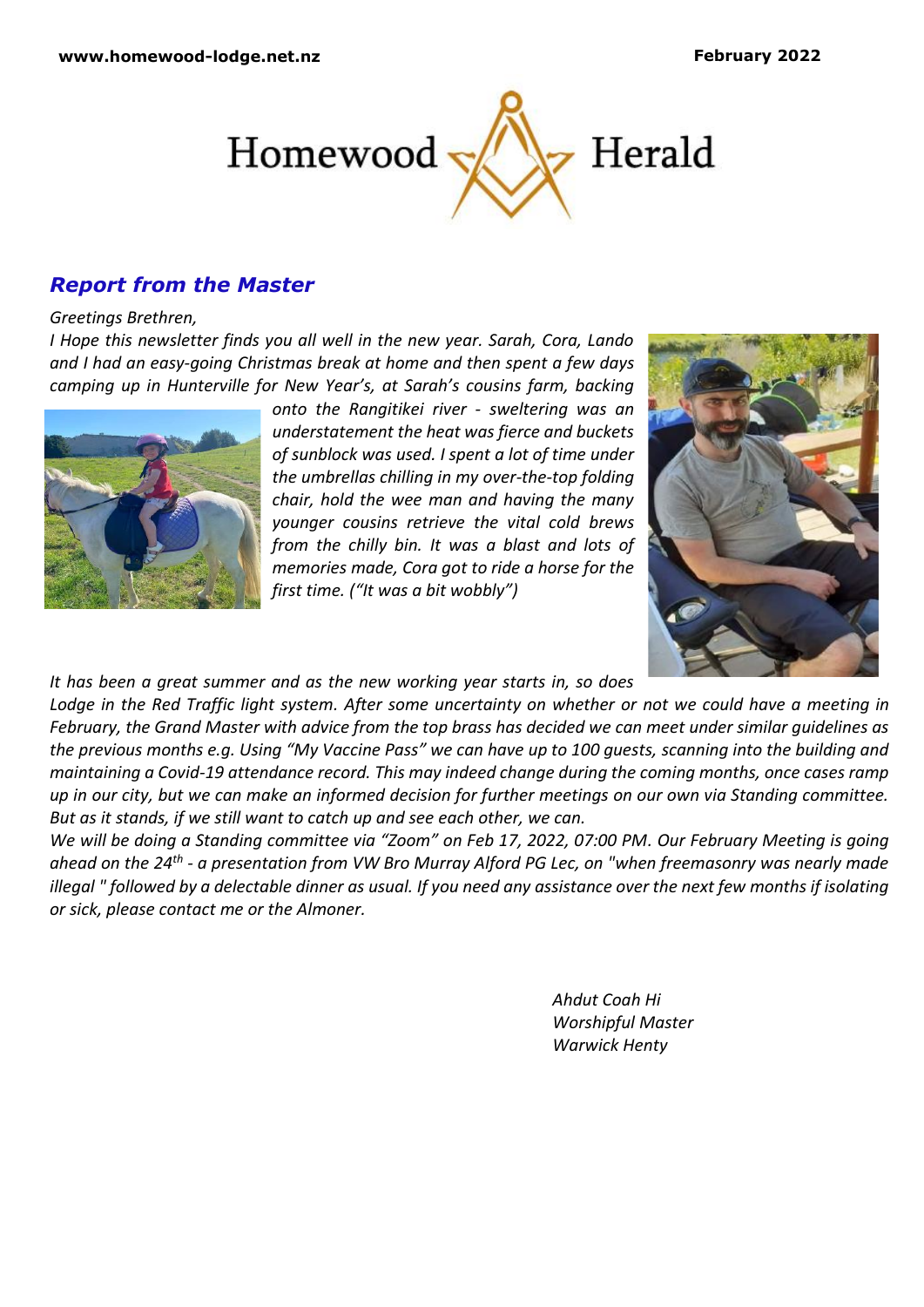

### **About The Trust**

Over the past six decades, The Masonic Villages Trust has developed a well-deserved reputation as the leading provider of around-theclock quality accommodation, personalised care, and rehabilitation

for older New Zealanders.

This is because we are not driven by purely commercial considerations. In keeping with our charitable values, we're driven to provide the best possible service and care to the residents who choose us.

The Masonic Village Trust operates both Masonic Care Limited and Masonic Village Limited.

#### **About our Care Facilities**

All our staff at all our care facilities are committed to our residents' wellbeing. Our staff are known for their compassion, understanding, dedication and high levels of skill and you can be assured that you or your loved ones will be extremely well looked after at any of our locations.

Our staff include registered and enrolled nurses, physiotherapists, occupational, diversional and speech therapists, and qualified caregivers, all of whom are encouraged and enabled to be involved in training and ongoing professional development. This ensures you or your loved one receives the very best care and attention possible.

We are proud that our five care facilities are the first choice of many New Zealanders.

### **About Retirement Living**

Each of our retirement villages is unique to its community.

Occupancy is based on two formulae – an Occupation Right Agreement (ORA), which requires a capital payment, and rental accommodation at prices usually below median market rates.

Masonic villages are not just less expensive than their commercial counterparts, they are usually smaller and more intimate than commercial villages. Also, the residents tend to know each other, which creates a more vibrant and supportive community.

Residents hardly ever have to pay for repairs around their accommodation, and the service they get from village staff reflects our charitable ethos.

Any surpluses we make are reinvested in our villages – there are no outgoings to profit-driven shareholders, just a great deal of care and consideration for village residents. *Information from [www.masonicvillages.co.nz](http://www.masonicvillages.co.nz/)*

**EUFAULA MASONIC LODGE - OLDEST IN OKLAHOMA**

(from the INDIAN JOURNAL Thursday, March 2, 1922, page 3)

Eufaula Lodge number 1, A. F. & A. M., the oldest lodge in the State of Oklahoma, dates its beginning and history from the year of 1855. At this time the then Indian Territory was very sparsely settled, consisting principally of Indians, augmented by those white men who were real pioneers and missionaries in the Indian country.

Prior to 1855, the Reverend C. N. Flover, a Methodist minister, had come into the Creek Indian country. He was a Mason at Van Buren, Arkansas, several years, the exact date is not known, before coming to the Indian country. George W. Stidham, and old-time Creek Indian, was living in the Creek nation. George W. Stidham was a leader among his people and had gone to Washington on tribal affairs several times. During these visits to Washington he had been made a Mason in a lodge at Washington, D. C., and had also received the highest degree in masonry while in Washington. Joseph Coody, a citizen of the Nation of Cherokee and Creek descent, was a Mason, as records of Eufaula lodge show, but the place of his former membership is not known.

These three, Geo. W. Stidham, Reverend Flover and Joseph Coody, with other members of the Masonic fraternity then in the Creek Indian country felt the need of a regularly constituted lodge. At this time, 1855, the Indian agency was located some seven or eight miles northwest of Muskogee.



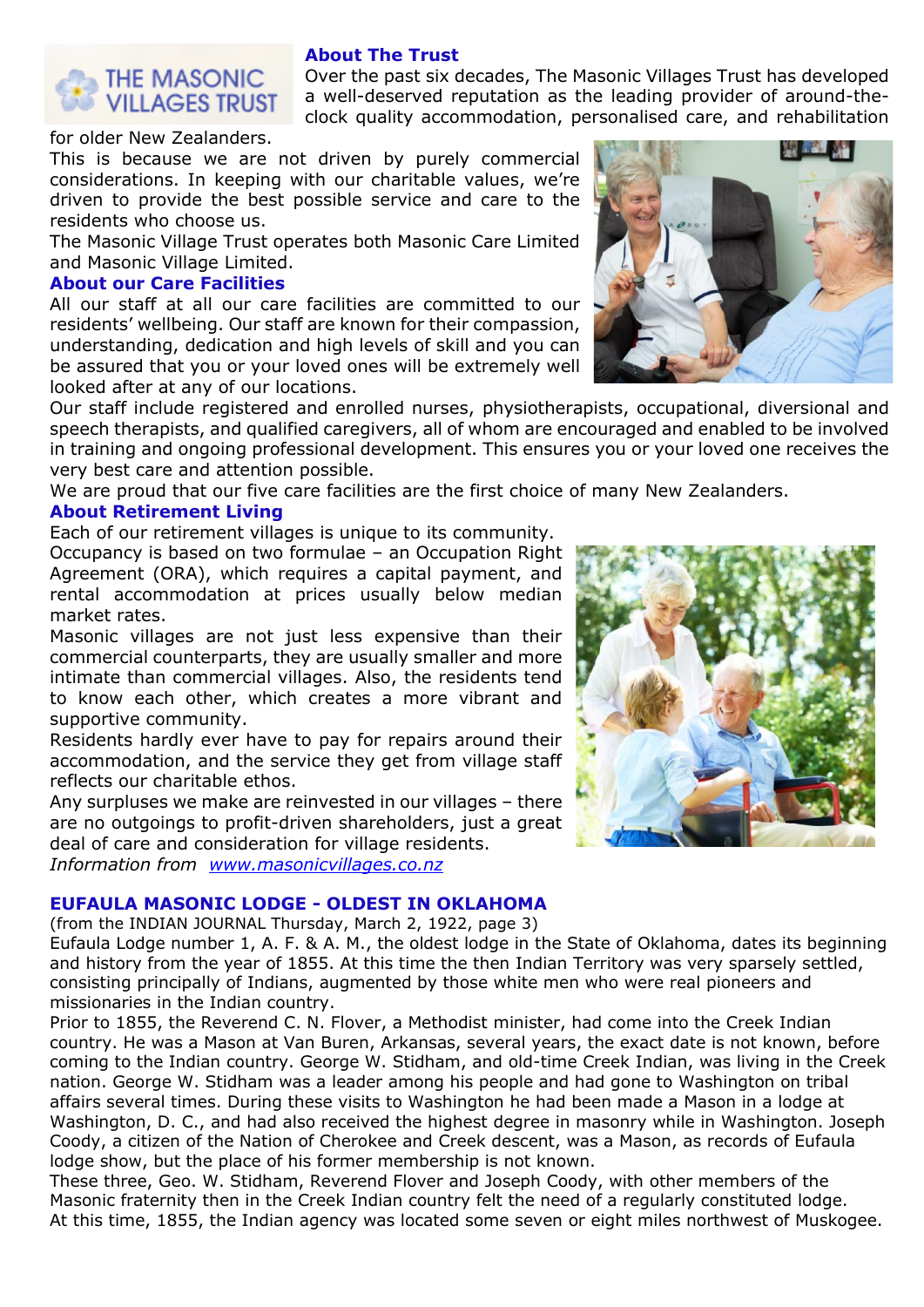

These three men and masons, met at the agency, by appointment. They had decided to obtain a charter for a Masonic lodge. They mounted their horses and rode to Little Rock, Arkansas and obtained a charter from the Grand Lodge of Arkansas, to establish a lodge in the Creek Nation, "at the town of Creek Agency", and the lodge was named "Muscogee number 93" and the date of the charter is November 9th 1855. The three principal officers of the lodge were George W. Stidham, W. M.; Wm. Whitfield, S. W; and Albert Barnwell J. W. This was the first Masonic lodge established in what is now Oklahoma. The lodge continued to work under its original charter for a number of years.

At the early out-break of the Civil war, George W. Stidham, who was still master, joined the Confederate army. Joseph Coody was senior warden, but did not join the Confederate army until later. The war suspended Masonic activities, and when Joseph Coody went into the Confederate army, he took charge of the original charter of the Lodge, and the jewels of the officers and carried them with him throughout the entire war.

After the close of the Civil war, and the return of George W. Stidham and Joseph Coody, Stidham moved to Old Eufaula, which is about one and one-half miles east of the present site of Eufaula, and erected a store and a dwelling. Acting under the original charter Masonic activities were renewed, meetings of the Lodge were held in the second story of the residence of Geo. W. Stidham.

After the building of the Katy railroad the old Town of Eufaula was moved to its present site. George W. Stidham moved his store, and built on the present site of the W. L. Belt Trading Company in Eufaula. There was a second story or floor to the store and the Masonic lodge held its meeting there. On the first day of April, 1874, the Grand Lodge of Arkansas renewed the old charter but changed the number of the lodge from Muskogee number 93 to Muskogee number 90. The lodge operated under its renewed charter and new number until October 7, 1874. Masonry had grown by this time in the Territory to such an extent, that a closer relation between the lodges was needed. A general convention of Masonic lodges in the Indian Territory was called for October 5th, 6th and 7th, 1874 o meet at Caddo, I. T. The delegates from Muscogee Lodge, No. 90, Eufaula, I. T., were George W. Stidham, F. Crabree and Reverend H. F. Buckner.

The convention was held and it was decided to organize a Grand Lodge of Indian Territory. The Masonic "Grand Lodge of Indian Territory" was perfected on the 6th and 7th of October 1874. Muscogee lodge number 90 at Eufaula, I. T., became a constituent lodge of the Grand Lodge of the Indian Teritory; was given a charter and was known or numbered as Muskogee number 1.

Some of the old settlers or pioneers who were members of Muscogee Lodge number 1, Eufaula, I. T., are: George W. Stidham, Joseph Coody, Reverend H. F. Buckner, R. C. McGee, Dr. H. Lindsay, H. C. Ernest, F. Crabtree, Dr. Leo Bennett, W. E. Gentry, j. M. Perryman, Pleasnat Porter, J. J. McAlister, D. B. Whitlow, C. E. Foley, and many others. Mr. C. E. Foley is still living at Eufaula and retains his membership in the present Eufaula lodge, number 1, A. F. & A. M., and identified with all masonic activities.

One of the best known and well loved Masons in Oklahoma, is Brother J. S. Murrow of Atoka, Oklahoma. It can not be definitely stated that he was ever a member of the Eufaula lodge No. 1, but in the very early days he was present at lodge meeting on various occasions. As early as February 25, 1876, by resolution of the Lodge, he was authorized to present certain matters to the Grand Lodge of the Indian Territory; and as late as August 27th 1880, he was refunded by the lodge certain moneys which he had expended for the benefit of the lodge.

Another interesting feature abut Eufaula lodge number 1, in its early days is that its membership it was able to confer and exemplify the first three degrees in the English language and the Creek Indian language. As early as 1882, other Masonic lodges that had been established in the Indian Territory requested Muskogee lodge number 1, now Eufaula lodge number 1, to confer the degrees on certain applicants who spoke the Creek Indian language, and who were not sufficiently proficient in the English language to receive the degrees in that language.

Muskogee lodge number 1, at Eufaula, I. T., continued to operate under its charter from the Grand Lodge of the Indian Territory, until after statehood. On February 11th 1909, it became a constituent lodge of the Grand Lodge of the State of Oklahoma, and was given a charter and retained its number and is now known as Eufaula Loge No. 1, A. F. & A. M., of the Grand Lodge of the State of Oklahoma.